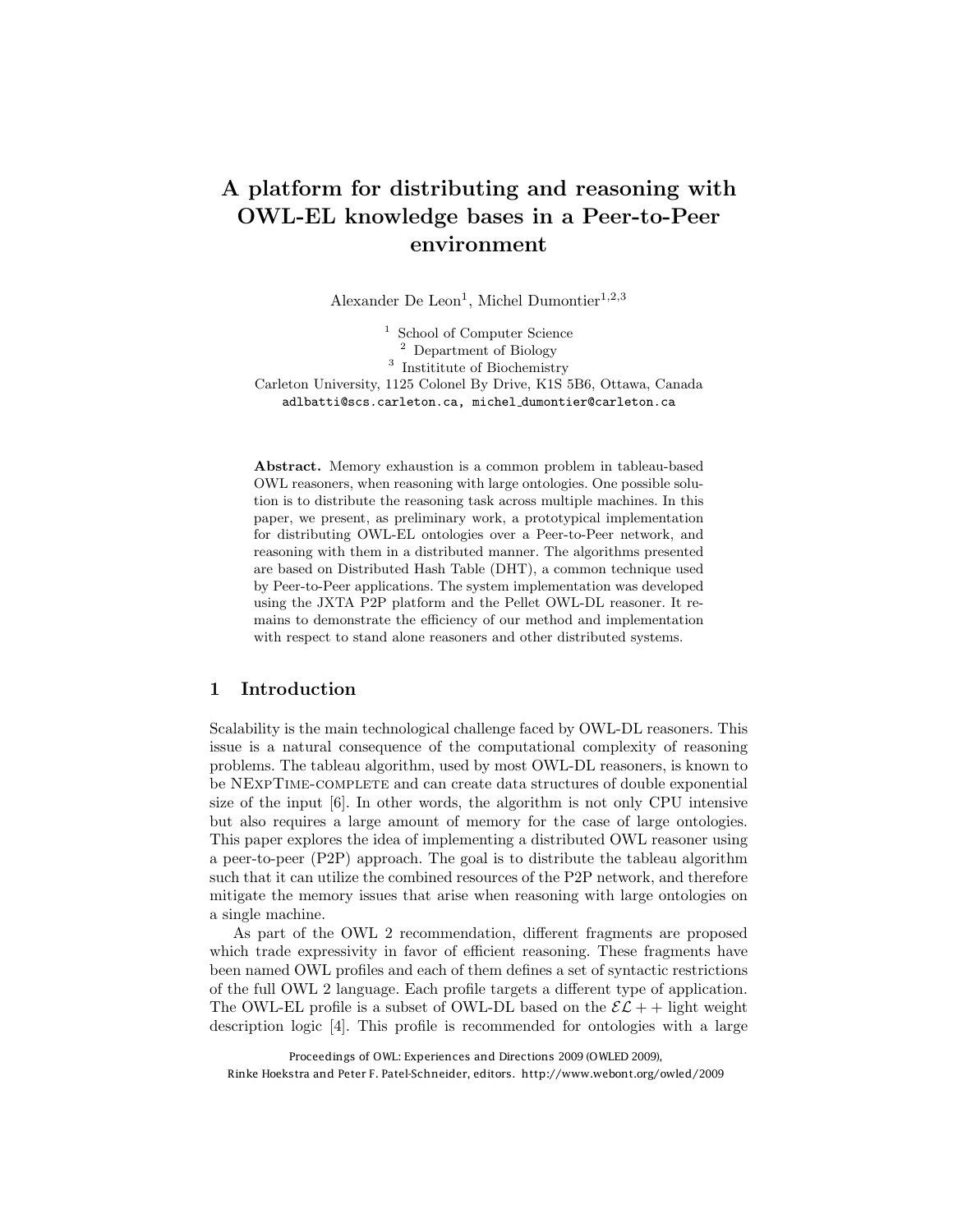number of classes and properties and where classification and instance checking are the primary reasoning task of interest. Reasoning problems in the EL fragment become polynomial with respect to the size of the ontology [1] . The implementation presented in this paper supports only ontologies in the OWL-EL profile. The reason for choosing this profile is that the tableau algorithm for EL is simpler than it would otherwise be if supporting the full OWL language. This simplification arises from the fact that EL eliminates the sources of non-determinism such as concept disjunction, negation of complex concepts, and universal restrictions.

The system presented in this paper makes use of the  $JXTA<sup>4</sup>$  P2P framework and the Pellet<sup>5</sup> reasoner. JXTA is used as the underlying platform for peer discovery and communication. Pellet is a popular sound and complete reasoner for OWL-DL [8]. The distributed algorithm presented was implemented as an extension of Pellet. The reason for choosing these technologies is that they are both publicly available as open source and they were both implemented in Java.

### 2 Software Architecture Overview



Fig. 1: Peer's Software Layers

Each peer is implemented in Java using the JXTA framework. JXTA sits at the bottom of the peer's software stack (Fig. 1), and provides the infrastructure for peers to discover themselves and establish communication channels. The next layer is implemented with a modified version of the JXTA-SOAP<sup>6</sup> library. This

<sup>4</sup> https://jxta.dev.java.net/

<sup>5</sup> http://clarkparsia.com/pellet

 $6 \text{ https://soap.dev.java.net/}$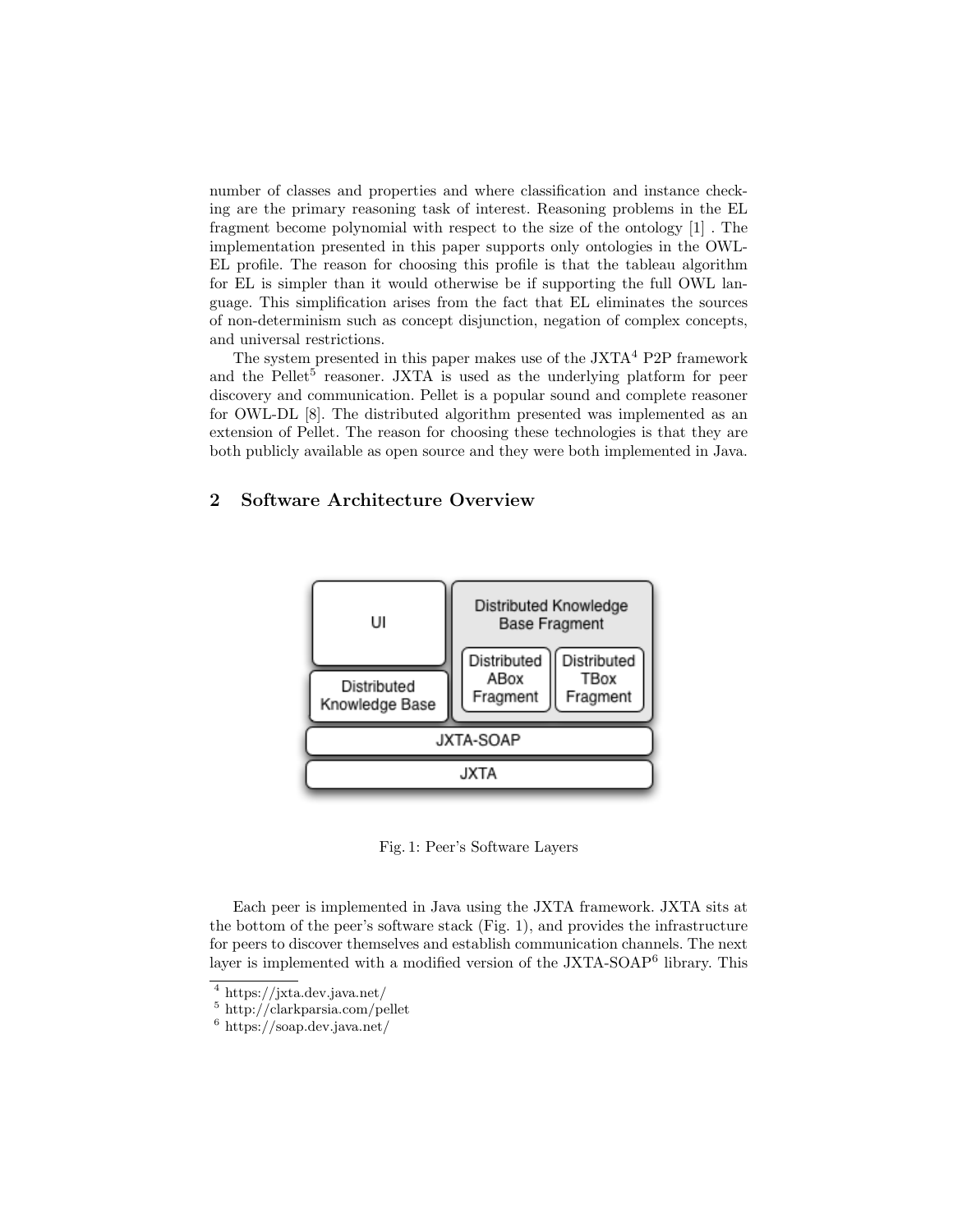layer allows publishing, discovery and invocation of SOAP services on top of the JXTA network. The *Distributed Knowledge Base Fragment* component is responsible for managing the subset of the knowledge base's axioms that correspond to this peer. Multiple of these fragments can co-exists inside a peer, given that the peer can be a collaborator in the distribution of multiple independent knowledge bases (Fig. 2). The *Distributed Knowledge Base Fragment* implements a SOAP service interface which is advertised on the P2P network. The *Distributed Knowledge Base* discovers the *Distributed Knowledge Base Fragment* of other peers and uses their SOAP interface to communicate with them. This component coordinates the distribution of the knowledge base across the participating peers and the execution of reasoning tasks. The software interface of *Distributed Knowledge Base* is identical to that of the Pellet's KnowledgeBase<sup>7</sup> class. Therefore, higher-level components can interact with the *Distributed Knowledge Base* in the same way they will do when using Pellet and without been aware of the distributed nature of the reasoner. The user interface (UI) allows human users to interact with the *Distributed Knowledge Base* component. Currently there is a command line interface implemented, however an additional web based GUI is envisioned for the next generations of the software.

## 3 Distributed Knowledge Base

In the P2P system described by this paper, each peer can act as a reasoner, allowing users to use the peer to load an ontology and reason with it in the same way they would do when using a non-distributed OWL reasoner. This peer becomes responsible for coordinating the distribution of the knowledge base and the reasoning task. To load an ontology, the coordinator peer will try to find a specified number of peers which will be responsible for a subset of the knowledge base. If after a specified amount time, not all the requested peers have been found on the P2P network, the loading process continues using only those peers that have been discovered so far. Each ontology is loaded within the context of a session, allowing a peer to participate in multiple reasoning tasks independently of each other (Fig. 2) .

Individual axioms from the ontology are distributed across the participating peers following a distributed hash-table approach [9]. Each participating peer has a unique identifier provided by the JXTA platform. This identifier is converted into a numerical hash using the SHA1 algorithm [5]. Similarly, for a given class, property or individual, a numerical hash can be constructed by applying the SHA1 function to its URI. Each peer is responsible for a fragment of the entire knowledge base. This fragment contains:

- 1. the subset of the base concepts whose URI hash is numerically closest to the hash of the peer's identifier;
- 2. the subset of terminological axioms of the form  $equivalent To(C, D)$  and  $subClassOf(C, D)$  for which the URI hash of *C* is numerically closest to

<sup>7</sup> org.mindswap.pellet.KnowledgeBase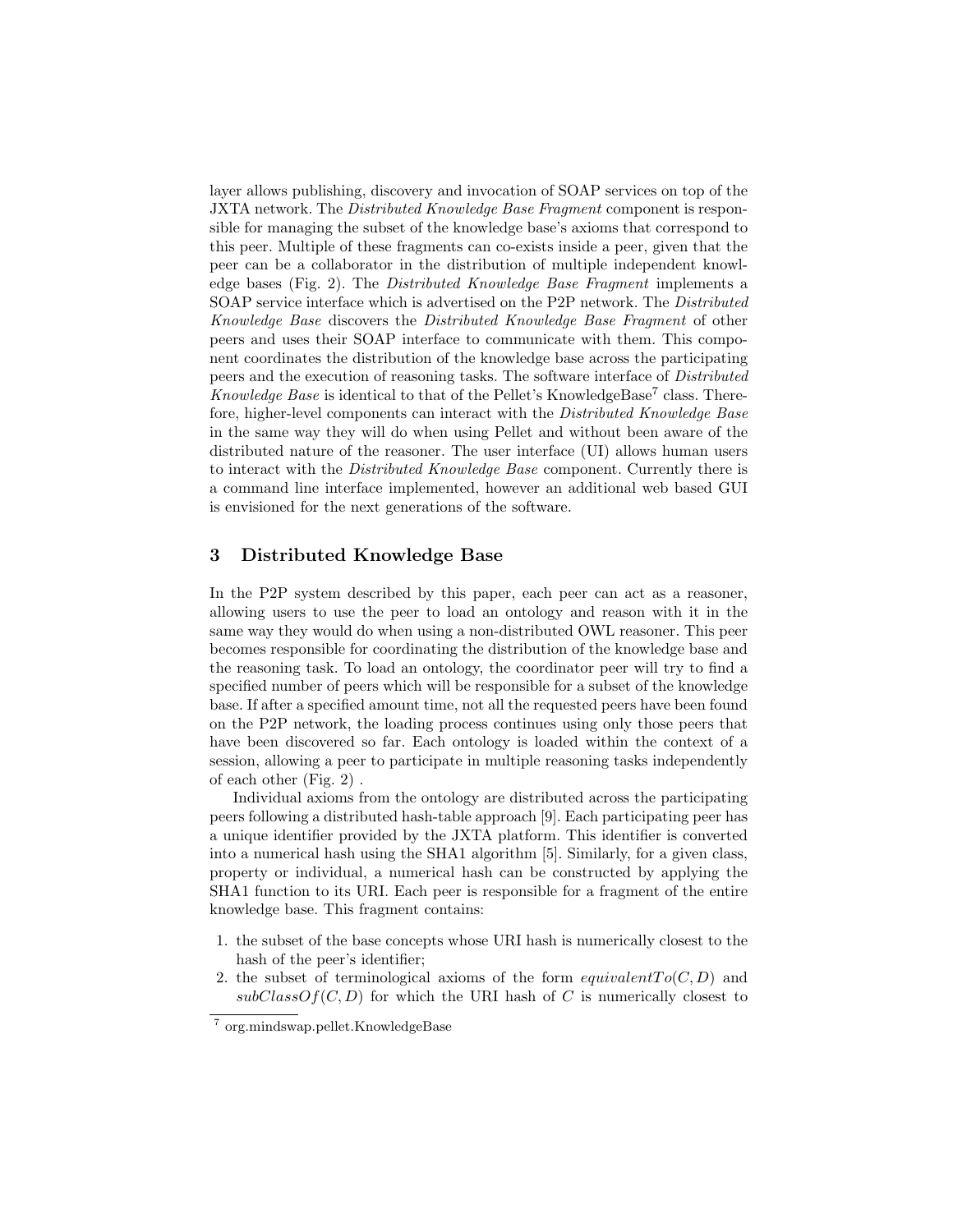

Fig. 2: Multiple users using the P2P reasoning services from different peers

the peer's id hash (note that general inclusion axioms are not supported therefore  $C$  is always a named concept);

- 3. all axioms about properties (e.g. *transitiveP roperty*(*P*),  $functionalProperty(P),$ ect);
- 4. all individual assertions of the form  $C(a)$  and  $R(a, b)$  where the URI hash of *a* is numerically closest to the peer id hash.

Table 1 presents a small knowledge base about Vehicles. Using this as an example and assuming a network of two peers, the knowledge base distribution is shown in Table 2. Axioms about properties (RBox) are replicated in every node. The number of these axioms is usually much smaller than the number of axioms in the TBox and ABox. For this reason, it is preferable to have them available locally at each peer to reduce the amount of peer messaging during the execution of the reasoning algorithm.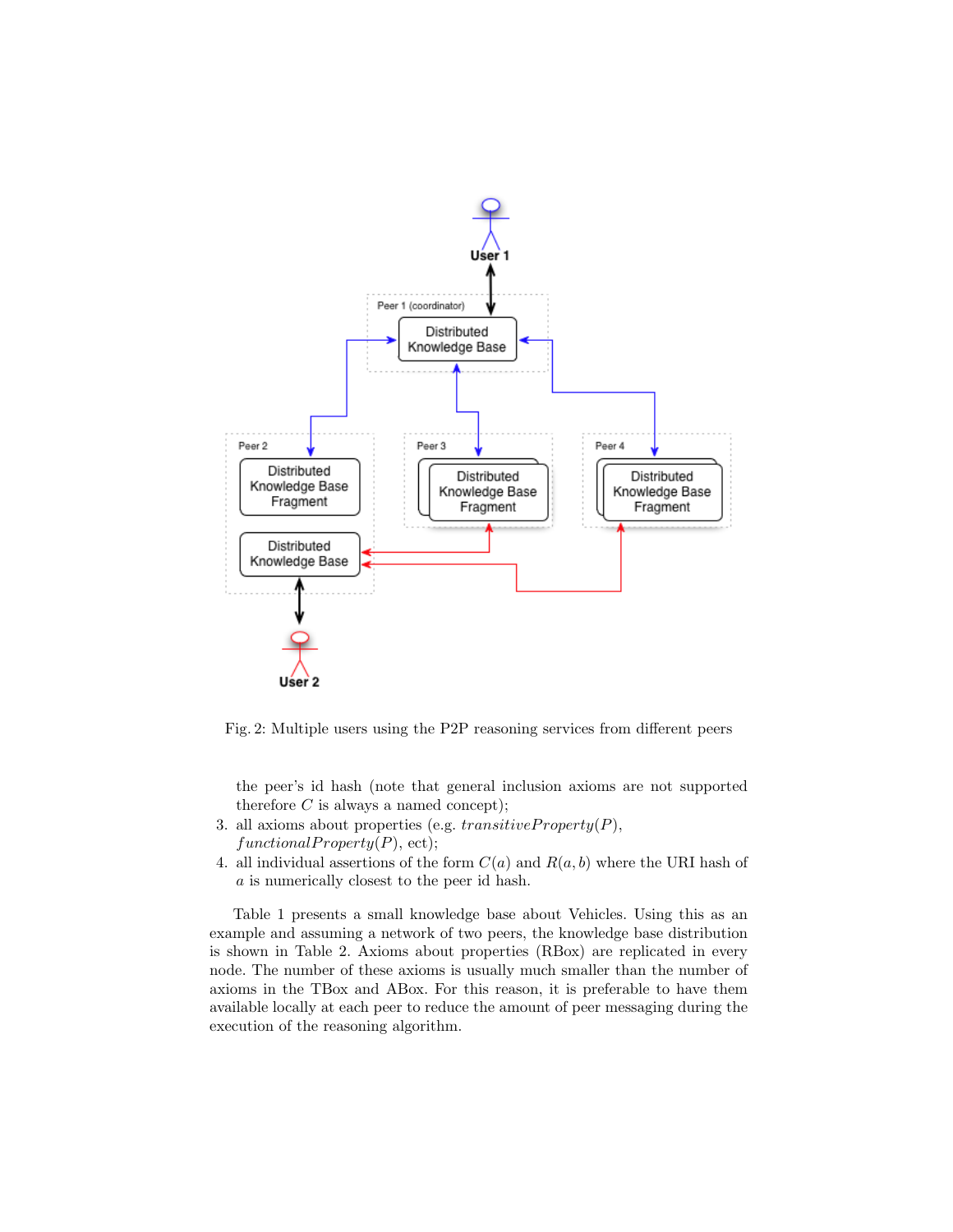Table 1: Complete Knowledge Base

| Axiom                                                  | Hash key                |  |
|--------------------------------------------------------|-------------------------|--|
| TBox                                                   |                         |  |
| $Vehicle \sqsubseteq \top$                             | $Vehicle = 50$          |  |
| $Engineering \sqsubseteq \top$                         | $Engine = 190$          |  |
| $Bicycle \sqsubset Vehicle$                            | $Bicycle = 220$         |  |
| $Car \sqsubset Vehicle \sqcap \exists hasPart(Enqine)$ | $Car = 120$             |  |
| $Automobile \equiv Car$                                | $\text{Automobile}=170$ |  |
| <b>R</b> Box                                           |                         |  |
| transitiveProperty (has Part)                          | $hasPart = 33$          |  |
| ABox                                                   |                         |  |
| Automobile(a)                                          | $a=99$                  |  |
| Bicycle(b)                                             | $b=280$                 |  |
| Enqine(e)                                              | $e = 201$               |  |
| hasPart(a, e)                                          | $a=99$                  |  |

Table 2: Distributed Knowledge Base (a) Peer 1 (b) Peer2

| Peer 1 (hash key $= 100$ )                               | Peer 2 (hash key $= 200$ )    |
|----------------------------------------------------------|-------------------------------|
| TBox                                                     | <b>TBox</b>                   |
| Vehicle $\sqsubset \top$                                 | $Enqine \sqsubset \top$       |
| $Car \sqsubseteq Vehicle \sqcap \exists hasPart(Engine)$ | $Bicycle \sqsubseteq Vehicle$ |
|                                                          | $Automobile \equiv Car$       |
| RBox                                                     | RBox                          |
| transitiveProperty (has Part)                            | transitiveProperty (has Part) |
| $\bf{AB}$ ox                                             | $\bf A Box$                   |
| Automobile(a)                                            | $Bicycle(b)$<br>$Engine(e)$   |
| hasPart(a, e)                                            |                               |

# 4 Reasoning with a Distributed Knowledge Base

This section presents how the system presented in this paper performs two important reasoning tasks: concept satisfiability and ABox consistency. These reasoning problems form the base of other reasoning tasks such as subsumption and instance checking.

#### 4.1 Concept satisfiability

Usually we want to know if a concept  $C$  is satisfiable w.r.t. a TBox  $\mathcal T$ . *Unfolding* is a well known technique to allow satisfiability testing of concepts independent from the TBox. The idea is to produce a new concept *C*! , such that *C is satisfiable*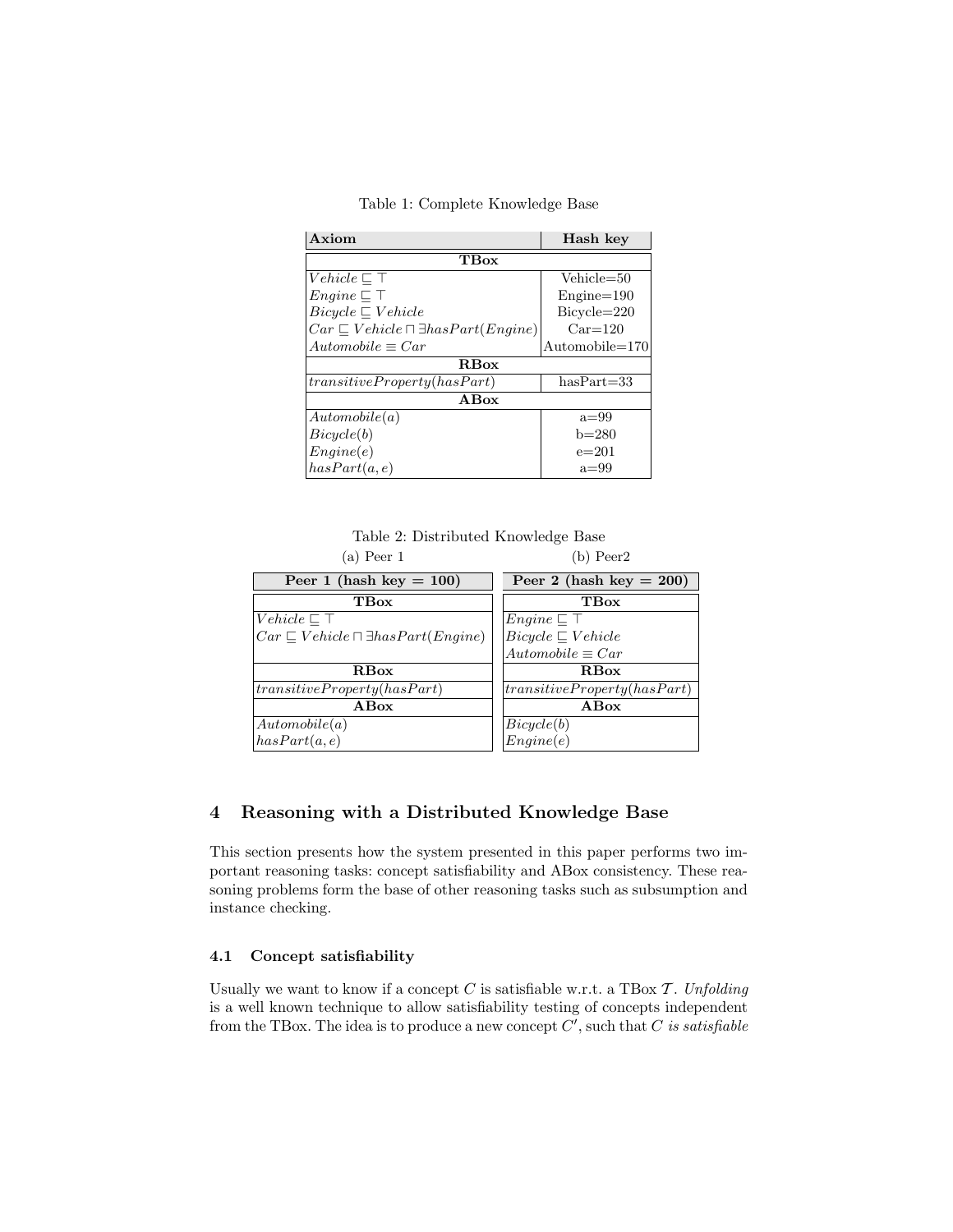*w.r.t.*  $\mathcal{T}$  *iff*  $C'$  *is satisfiable*. The concept  $C'$  is called the *expansion* of  $C$ , and it is obtained recursively from *C* by replacing each non base symbol *A* in *C* by the concept *D*, where *D* is the expansion of *A*. A detailed definition of this technique is given in [3].

For example, given the following TBox:

 $Female \equiv \neg Male$ *P arent* ≡ ∃*hasChild.P erson*  $Mother \equiv Female \sqcap Parent$ 

The expansion of *Mother* is  $\neg Male \sqcap \exists hasChild.Person$ . This expansion is now expressed using only base symbols and, therefore, it is independent from the TBox. The satisfiability of the expansion can be tested using traditional symbolic refutation. In order to use *unfolding* with a TBox containing inclusion axioms, like the TBox from Table 1, the TBox needs to be normalized to convert all inclusions axioms to definition axioms. This normalization process is explained in [3].

In the case of distributed knowledge bases, the procedure presented in Algorithm 1 is used to obtain the expansion of a concept. When a concept needs to be unfolded, the peer responsible for the concept will be asked. The responsible peer will first unfold the concept locally (using the underlying Pellet system), and then each remote concept in the result will be replaced by its expansion provided by the remote peer.

#### Algorithm 1 DISTRIBUTEDUNFOLD $(c)$

Require: An concept name *c*. Ensure: A list of concepts whose intersection form the expansion of *c*

1: if *isRemote*(*c*) then 2:  $peer = getResponseiblePeer(c)$ 3: return  $peer.D$ ISTRIBUTEDUNFOLD $(c)$ 4: else 5:  $unfolding = localUnfold(c)$ 6: for all *d* in *unfolding* do 7: if *isRemote*(*d*) then 8: *unfolding.remove*(*d*) 9: *peer* =  $getResponse( d )$ 10:  $remoteUnfolding = peer.DISTRIBUTEDUNFOLD(d)$ 11: *unfolding.addAll*(*remoteUnfolding*) 12: end if 13: end for 14: return *unfolding* 15: end if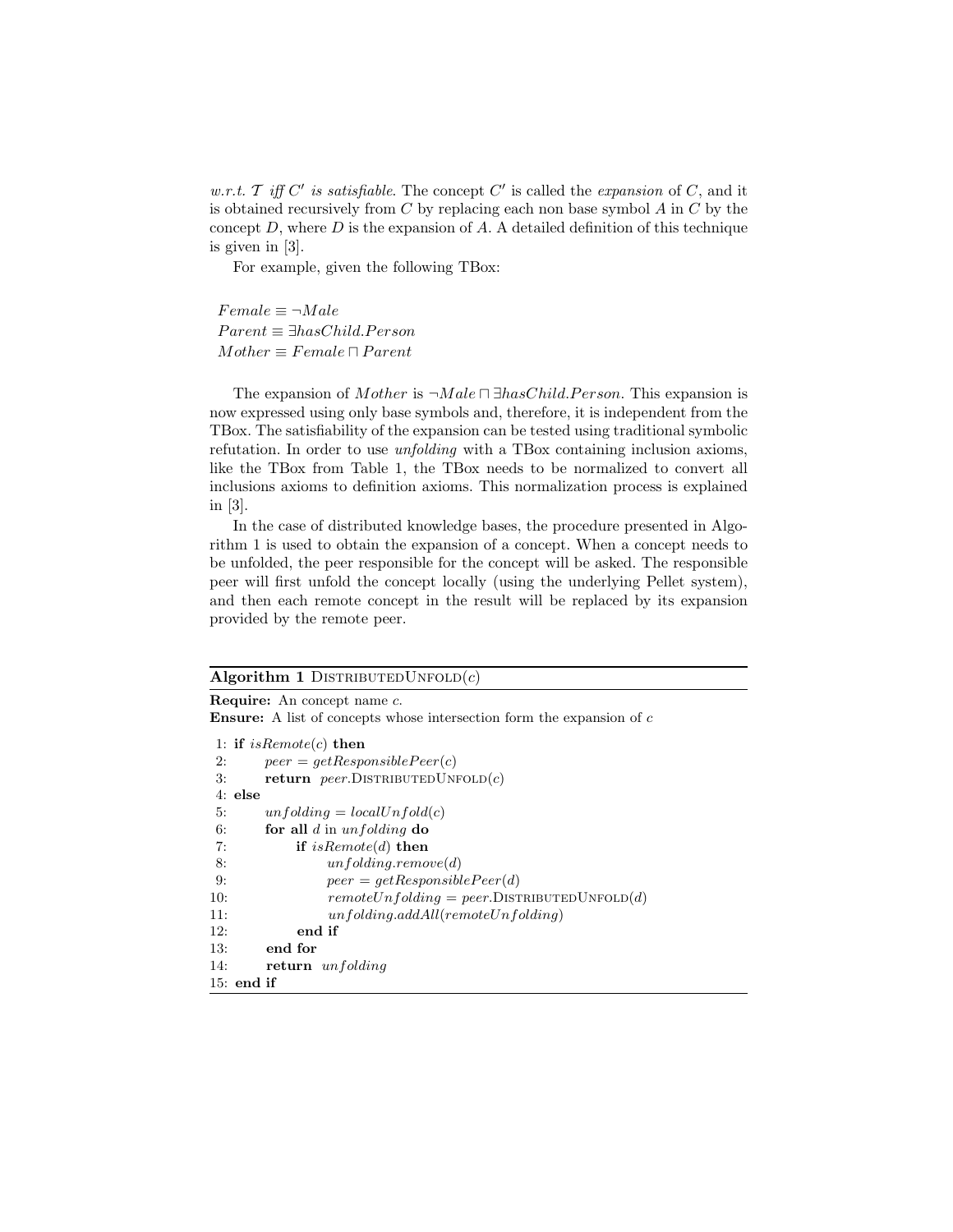#### 4.2 ABox consistency

An Abox  $A$  is consistent with respect to a TBox  $T$  iff there exists an interpretation which is a model of  $A$  and  $T$ . Similarly with concept satisfiability, if all concepts have been expanded (unfolded), then we can perform ABox consistency checking without considering the full TBox.

In order to reason with the ABox, we need to consider two other cases where peers need to exchange information: resolving the class membership of a remote individual and obtaining the set of edges that are connected to a remote individual. The former case is handled by asserting each remote individual to be a member of the class  $REMOTE(i)$ , where *i* is the name of the individual. When the local Pellet algorithm tries to unfold *REMOT E*(*i*), our distributed unfolding implementation handles this by going to the responsible peer for *i* and asking it for the unfolded set of classes that *i* is a member of. Therefore, in the resulting expanded ABox,  $REMOTE(i)$  will be replaced by the actual base concepts that the individual belongs to. In order to handle the latter case, the implementation of the *some-rule* (i.e. the one that handles existential restrictions) of the tableau algorithm has been modified. The modified part checks if the individual is remote, and if it is so, then it requests information about its edges from the remote peer.

By handling these two cases, the consistency of the entire distributed knowledge base can be done by checking the consistency of each fragment simultaneously. This is true only under the assumption that we are dealing with ontologies in the OWL-EL profile. If we had more expressive ontologies, with universal restrictions and inverse properties, for example, then the order in which the fragments are checked matters, since the expansion of one peer's fragment can introduce changes to the fragments of other peers. Furthermore, more peer interaction cases will need to be handled in addition to the two cases described above.

#### 5 Conclusion and Future Work

We described a basic P2P OWL reasoner implementation, which derives from the integration of the JXTA platform and the Pellet reasoner. The techniques presented in the paper target OWL ontologies within the OWL-EL profile, given that the constructs in this subset of OWL 2 have simpler reasoning algorithms. We described how the system deals with the distribution of two basic reasoning problems: concept satisfiability and ABox consistency checking. The soundness and completeness of these techniques are consequence to the fact that the system reuses the tableau implementation of the Pellet reasoner, which has been previously shown to sound and complete [8]. However, further theoretical and experimental analysis of these techniques is desirable for future work. It remains to evaluate the results of our prototypical implementation and compare them to other systems such as the CEL reasoner [2] and KAON2 [7].

For the next steps of this project, we want to implement query answering using the instance checking reasoning task. This allows for querying the dis